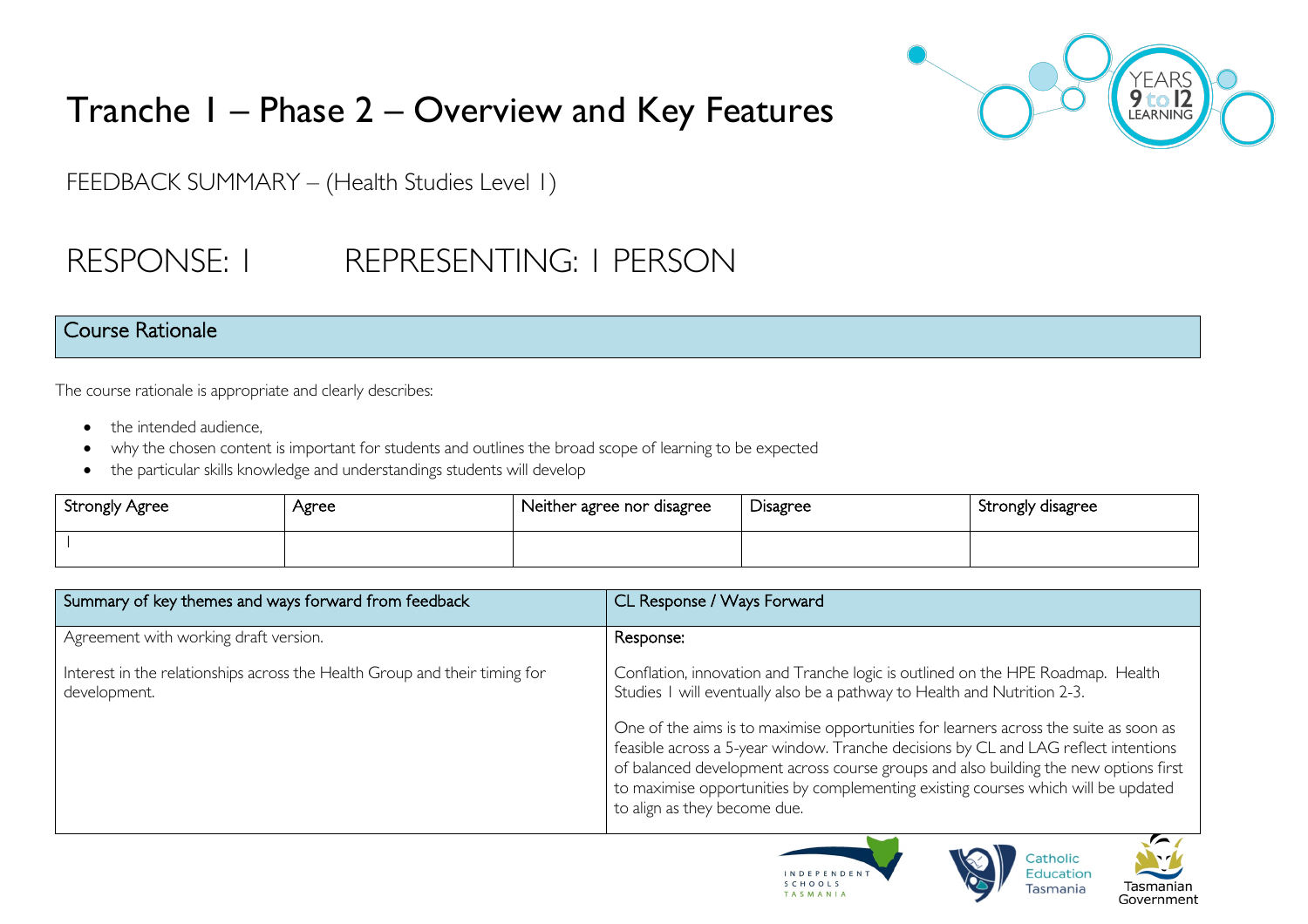| Ways Forward:                                                                              |
|--------------------------------------------------------------------------------------------|
| Retain published consultation version in development of the 2021 draft course<br>document. |

## Pathways In

The pathways in are appropriate and clearly describes all relevant pathways.

| Strongly Agree | Agree | Neither agree nor disagree | Disagree | Strongly disagree |
|----------------|-------|----------------------------|----------|-------------------|
|                |       |                            |          |                   |

| Summary of key themes and ways forward from feedback | CL Response / Ways Forward                                                                 |
|------------------------------------------------------|--------------------------------------------------------------------------------------------|
| No concerns.                                         | Response:                                                                                  |
|                                                      | Noted.                                                                                     |
|                                                      | Ways Forward:                                                                              |
|                                                      | Retain published consultation version in development of the 2021 draft course<br>document. |

## Learning Outcomes

- Learning outcomes describe observable and measurable behaviours so that valid judgements can be made about whether students have achieved the learning outcomes and at what level.
- Clear learning outcomes are important because they communicate to students what they are expected to do as a result of successfully completing a course or module.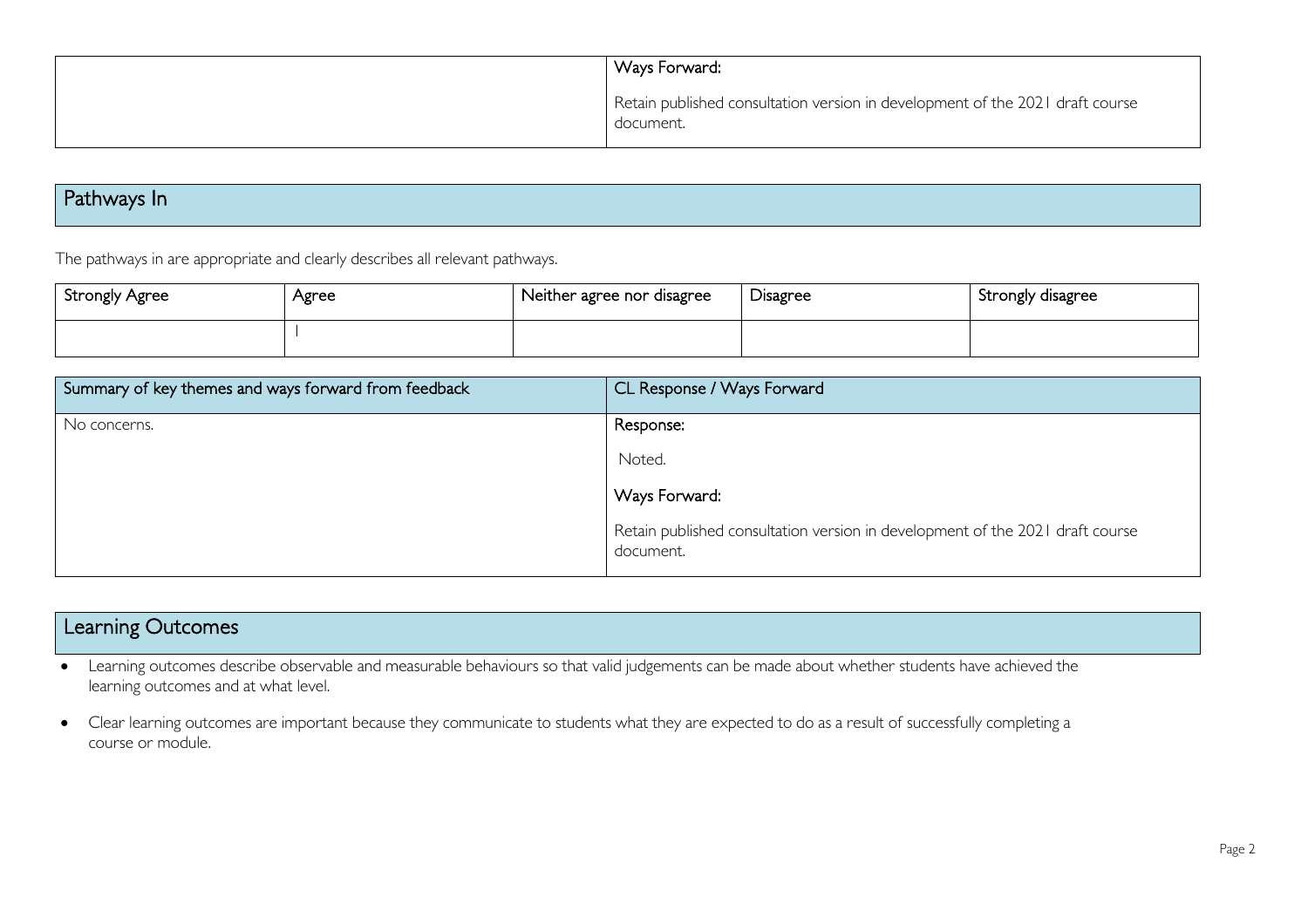In consideration of the learning outcomes identified in this paper do they clearly describe what students will be able to do on successful completion of a course (or module of work)?

| Yes | No |
|-----|----|
|     |    |

| Summary of key themes and ways forward from feedback                                                                                                               | CL Response / Ways Forward                                                                                                                                                                                                                                                                                    |
|--------------------------------------------------------------------------------------------------------------------------------------------------------------------|---------------------------------------------------------------------------------------------------------------------------------------------------------------------------------------------------------------------------------------------------------------------------------------------------------------|
| Uncertainty whether a broad approach to describing Learning Outcomes is<br>feasible. When more course detail is determined they may need review and<br>refinement. | Response:<br>Drawing from the Australian Curriculum, Personal and Social Capability is proposed<br>to be one of the 6 overarching foci of this course. It is intended that the learning<br>experiences reflected in content, delivery, WR and assessment tasks will help<br>develop and achieve this outcome. |
|                                                                                                                                                                    | Ways Forward:                                                                                                                                                                                                                                                                                                 |
|                                                                                                                                                                    | Retain and review published consultation version in development of the 2021 draft<br>course document.                                                                                                                                                                                                         |

### Course Structure

- All course structures for Tranche 1 courses are aligned to the Integrated Policy Model.
- All courses will be 150 hours in length, and divided equally into three weighted modules of 50 hours each.

#### Do you agree with the proposed organisation of modules identified in this paper?

| Yes | No |
|-----|----|
|     |    |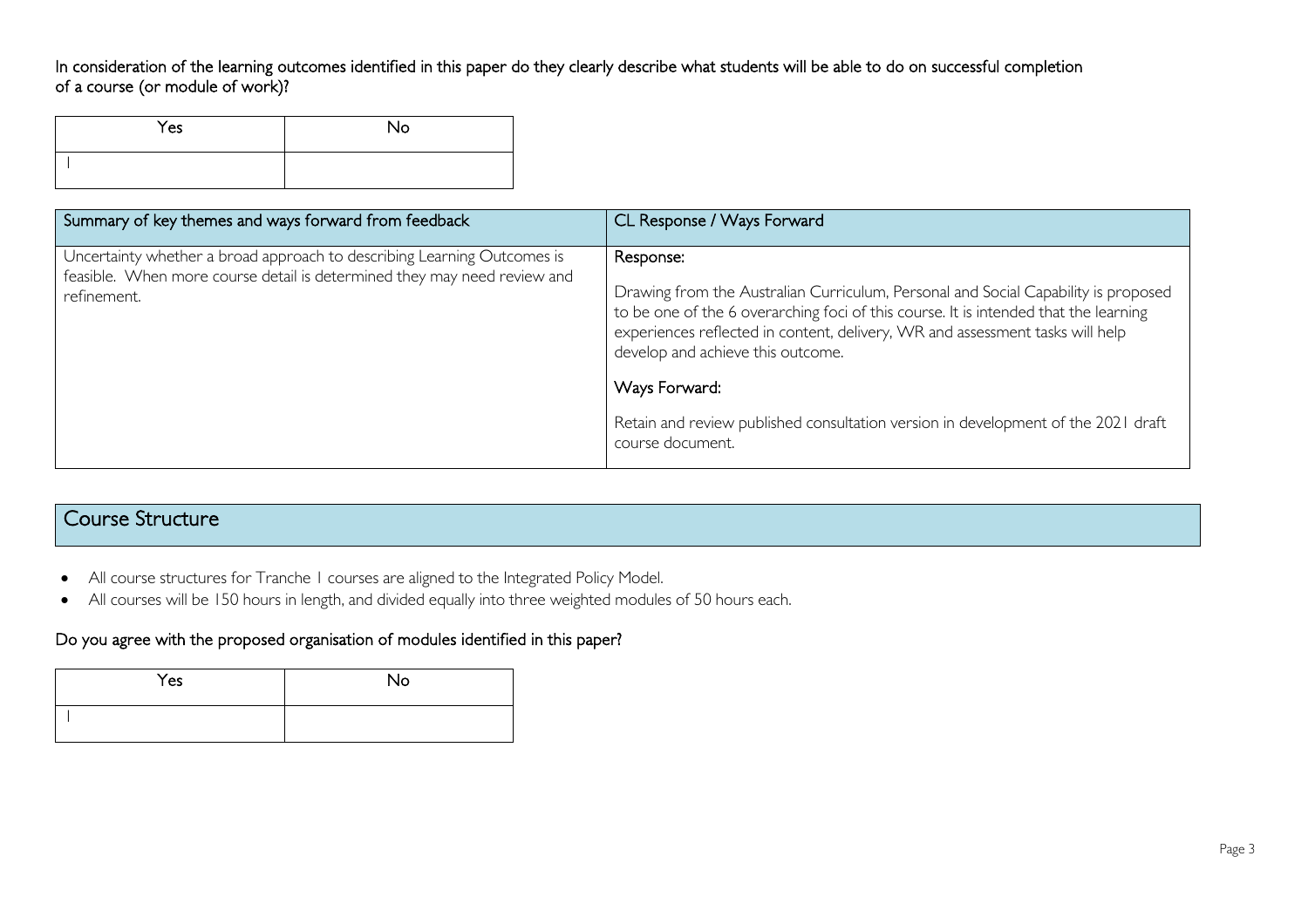| Summary of key themes and ways forward from feedback                                                                                                                                              | CL Response / Ways Forward                                                                                                                                                                                                                                                                             |
|---------------------------------------------------------------------------------------------------------------------------------------------------------------------------------------------------|--------------------------------------------------------------------------------------------------------------------------------------------------------------------------------------------------------------------------------------------------------------------------------------------------------|
| Structure as proposed is suitable to support further development of this course.                                                                                                                  | Response:                                                                                                                                                                                                                                                                                              |
| Questions around the details of logistics, accreditation and assessment details<br>which will be determined later. Also keen to ensure the shape of the future<br>Health Studies 2-3 are aligned. | The Level 1 must be valuable as both a stand-alone and pathway course. Development<br>of progressions and pathways into the new Health Studies 2-3 will need to be<br>coherent for accreditation. The conflation of existing courses will also be a<br>consideration for the replacement Health group. |
|                                                                                                                                                                                                   | Ways Forward:                                                                                                                                                                                                                                                                                          |
|                                                                                                                                                                                                   | Proceed using published consultation version structures as the basis for working with<br>stakeholders during development of the 2021 draft course document.                                                                                                                                            |

## Delivery Sequence

Do you agree with the course delivery sequence proposed in this paper?

| Yes | No |
|-----|----|
|     |    |

| Summary of key themes and ways forward from feedback  | CL Response / Ways Forward                                                                                                                                     |
|-------------------------------------------------------|----------------------------------------------------------------------------------------------------------------------------------------------------------------|
| Suggestion that sequential delivery may be indicated. | Response:                                                                                                                                                      |
|                                                       | This may be a course where sequential delivery for some or all of the modules should<br>be prescribed.                                                         |
|                                                       | Ways Forward:                                                                                                                                                  |
|                                                       | Decisions and detailing of sequential, concurrent or flexible structural elements will be<br>determined with stakeholder input during the development process. |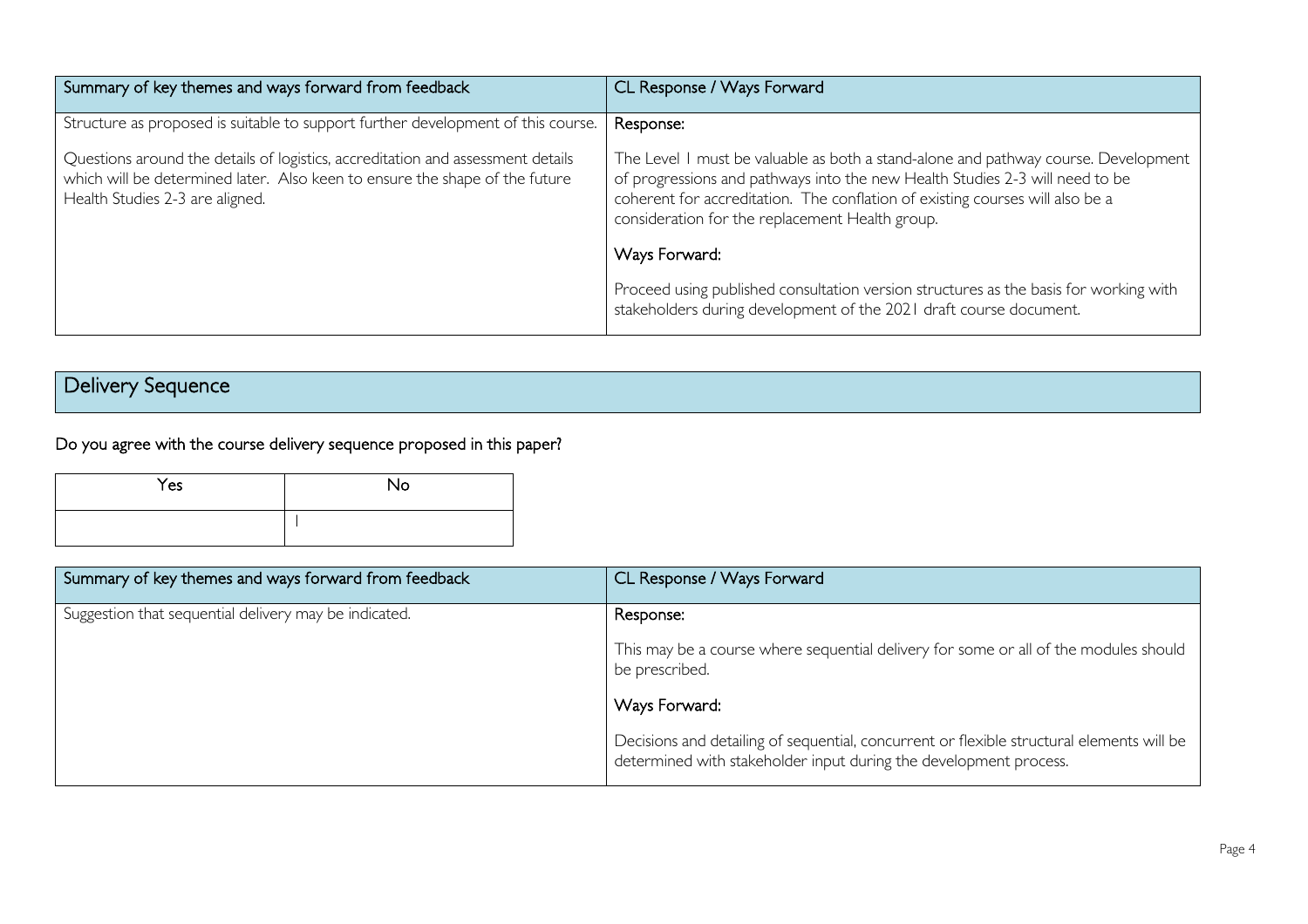| Proceed using published consultation version as the basis for this section in<br>development of the 2021 draft course document. |
|---------------------------------------------------------------------------------------------------------------------------------|
|                                                                                                                                 |

### Module Content

Please note that the descriptions of module content may vary from course to course for example:

- some will identify specific themes, concepts and topics to organise course content.
- some *may* enable teacher/learner choice of themes, concepts and topics.

#### Do you agree with the module content proposed in this this paper?

| Yes | <b>No</b> |
|-----|-----------|
|     |           |

| Summary of key themes and ways forward from feedback                                                               | CL Response / Ways Forward                                                                                                                                                                                                                                                                                                                                                                                                                                          |
|--------------------------------------------------------------------------------------------------------------------|---------------------------------------------------------------------------------------------------------------------------------------------------------------------------------------------------------------------------------------------------------------------------------------------------------------------------------------------------------------------------------------------------------------------------------------------------------------------|
| Importance of aligning the content of this course with a range of possible<br>destinations and pathways was noted. | Response:<br>This relates to pathways more than line of sight and whilst some descriptors or shaping<br>of the Tranche 3 courses may be possible, specific details will need to focus on<br>Tranche I courses. Agree that development of progressions and pathways into the<br>future Health Care 2-3, Health Studies 2-3, Health and Nutrition 2-3 will need to be<br>discussed so that the Health group of courses are complementary, consistent and<br>coherent. |
|                                                                                                                    | Ways Forward:<br>Proceed using published consultation version as the basis for this section in working<br>with stakeholders during development of the 2021 draft course document.                                                                                                                                                                                                                                                                                   |